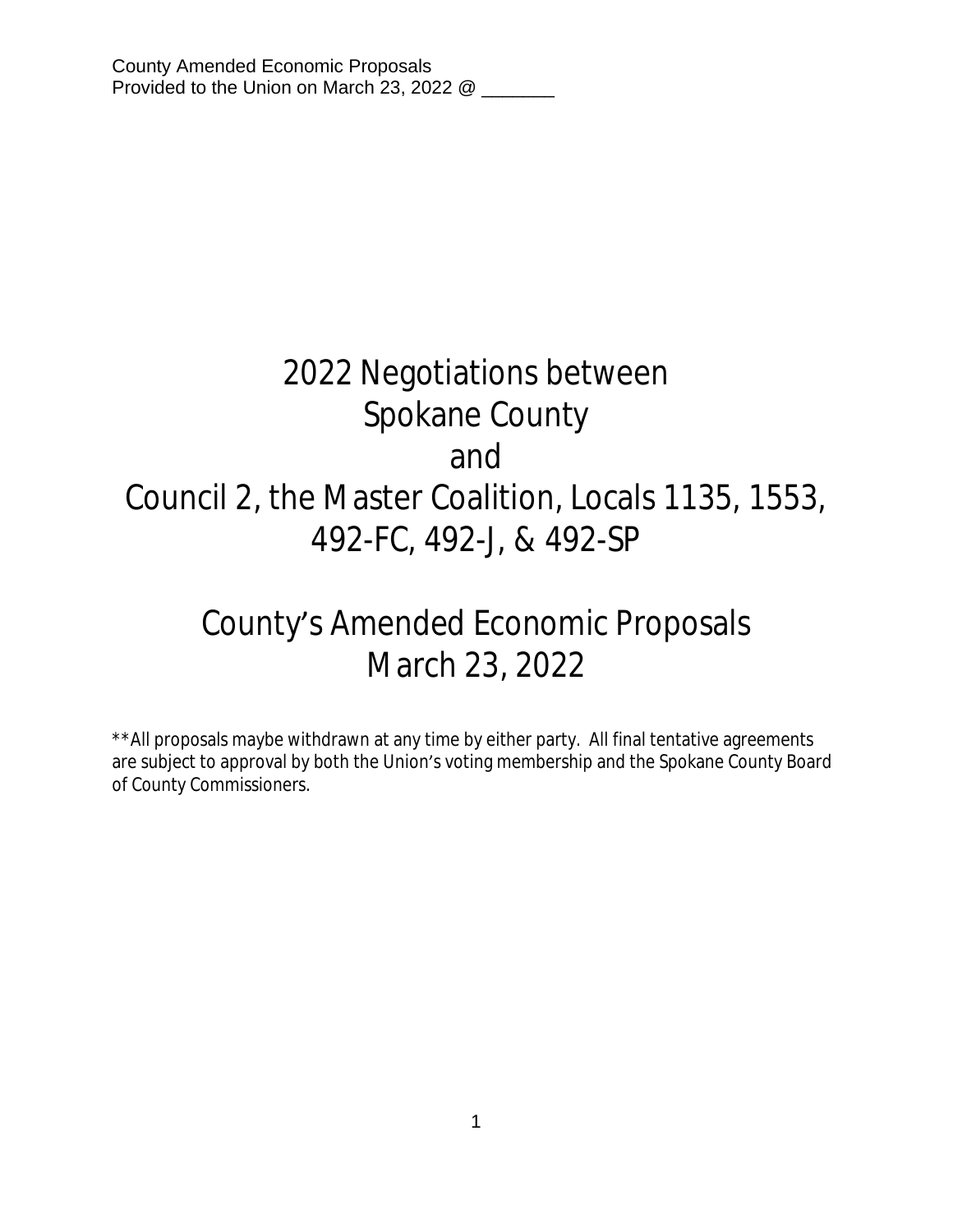# **ARTICLE 8 – HOLIDAYS\*\***

#### *\*\*This article will not apply to Local 492-SP or Local 492-FC; members of these bargaining units will need to refer to their Supplemental Agreements.*

**8.1 List:** The following days shall be recognized and observed as paid holidays:

| (January 1st)                           |  |  |
|-----------------------------------------|--|--|
| (3rd Monday in January)                 |  |  |
| (3rd Monday in February)                |  |  |
| (Last Monday in May)                    |  |  |
| (4th of July)                           |  |  |
| (1st Monday in September)               |  |  |
| (November 11)                           |  |  |
| (4th Thursday in November)              |  |  |
| (4th Friday in November) (Friday        |  |  |
| immediately following Thanksgiving Day) |  |  |
| (December 25)                           |  |  |
|                                         |  |  |
|                                         |  |  |

<sup>1-</sup> Local 1135 will observe Martin Luther King's Birthday as described in their Supplemental

<sup>2.</sup> Local 1135 will observe Floating Holiday(s) as described in their Supplemental

- **8.2** Any other day so designated as a one (1) time holiday by the Governor of the State of Washington or the President of the United States shall be recognized and observed as a one (1) time event. Should an additional perpetual **federal** holiday be declared the parties agree to meet and negotiate the impact of the holiday on the bargaining unit. If an employee is requested to work on the one-time, non-recurring holiday, they will receive 7.5 or 8 hours of pay at the employee's regular rate **for all hours worked** plus paid time off at a later date for all hours actually worked on the one-time, non-recurring holiday.
- **8.3 Eligibility and Pay:** Employees shall be eligible for holiday pay under the following conditions:
	- 8.3.1 The employee would have been scheduled to work on such a day if it had not been observed as a holiday unless the employee is on layoff.
	- 8.3.2 The employee worked his/her last scheduled day prior to, and the first scheduled day after the holiday unless he/she is excused by the Employer or he/she is absent for any authorized paid leave.
	- 8.3.3 If a holiday is observed on an employee's scheduled day off**,** or during his/her vacation or on paid sick leave, at the employee's option **upon mutual agreement between the employee and employer,** he/she shall be paid for the un-worked holiday, or be given the preceding or following work day off.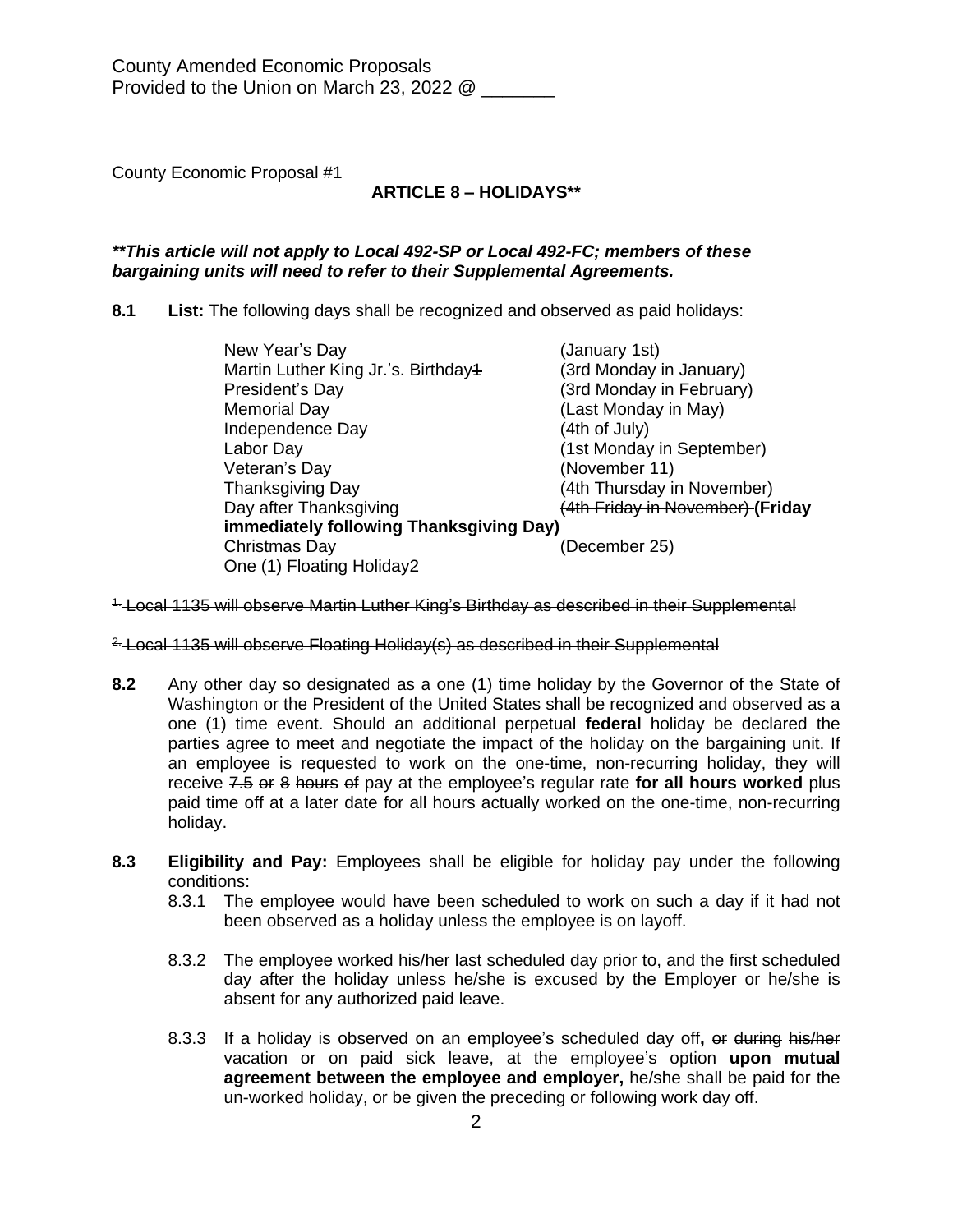- 8.3.4 Eligible employees who perform no work on a holiday shall be paid their current hourly rate of pay times the number of hours in their regular workday.
- 8.3.5 Whenever a holiday shall fall on a Saturday, the preceding Friday shall be observed as the holiday. Whenever a holiday shall fall on a Sunday, the succeeding Monday shall be observed as the holiday. If a holiday falls on a Saturday or Sunday and is the employee's regularly scheduled workday, the holiday shall be observed the day upon which said holiday falls.
- 8.3.6 If an employee works on any of the holidays listed above, he/she shall be paid the following premium rate in addition to his/her holiday pay.
	- 8.3.6.1 One and one/half (1½) times his/her regular rate of pay for all hours within his/her regular workday.
	- 8.4.6.2 Two (2) times his/her regular rate of pay for all hours in excess of his/her regular workday.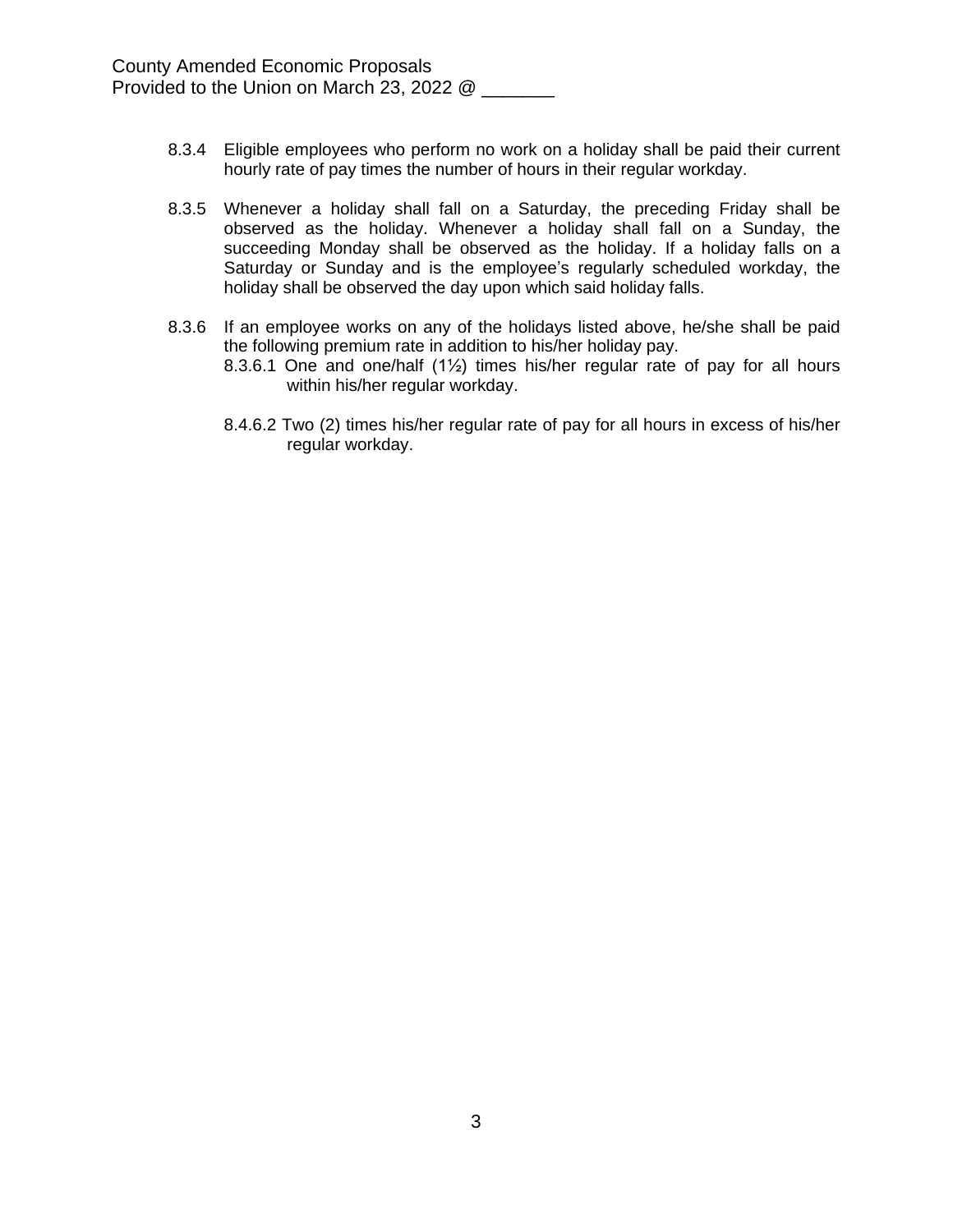## **ARTICLE 11 - INSURANCE BENEFITS**

#### **11.1 Medical Insurance**

11.1.1 **The Employer agrees to provide at least two (2) medical plans of which there will be a minimum of one Preferred Provider Plans (PPO) plan and a Health Maintenance Organization (HMO) plan.** Medical/Dental - The Employer agrees to provide two (2) medical and two (2) dental plans; the Spokane County Self Insured Preferred Provider Plans (PPO – Premera and Delta Dental of Washington) and a Health Maintenance Organization (HMO – Kaiser Permanente and Willamette dental).

The Employer's and Employees' premium share towards PPO or HMO Medical, Dental and vision plan will be based on the following percentages of the total cost of the coverage:

| Employee             | .5% |
|----------------------|-----|
| Employee& Child(ren) | 10% |
| Employee & Spouse    | 10% |
| <b>Full Family</b>   | 10% |

- 11.1.2 Employee's monthly premium sharing costs will be set up to be paid with pre-tax dollars, the employee's monthly premium will be split over the two pay periods in the month.
- 11.1.3 No provision for retiree medical plan.
- 11.1.4 No double coverage for employees of Spokane County.
- **11.1.5 The employer agrees that for the term of this agreement, the out-ofpocket maximums for the PPO & HMO plans will be as follows:**
	- **• HMO \$1,000 Individual/\$3,000 Family**
	- **• PPO \$2,000 Individual/\$6,000 – Family**
- 11.1.5 The major elements of the medical plans effective January 1, 2018 shall be as follows:

| (HMO) Kaiser Permanente   | (PPO) Self-Insured Plan   |
|---------------------------|---------------------------|
|                           |                           |
| \$200 Deductible          | \$500 Deductible          |
|                           |                           |
| 90% Coinsurance           | 80/60% Coinsurance        |
|                           |                           |
| \$30 Office Visit Co-pay  | \$30 Office Visit Co-pay  |
|                           |                           |
| \$1,000 Coinsurance max + | \$2,000 Coinsurance max + |
| <b>Deductible</b>         | <b>Deductible</b>         |
|                           |                           |
| \$15/\$30/50 RX Retail    | \$15/\$30/\$50 RX Retail  |
| 2 x RX Mail Order         | 2.5 x RX Mail Order       |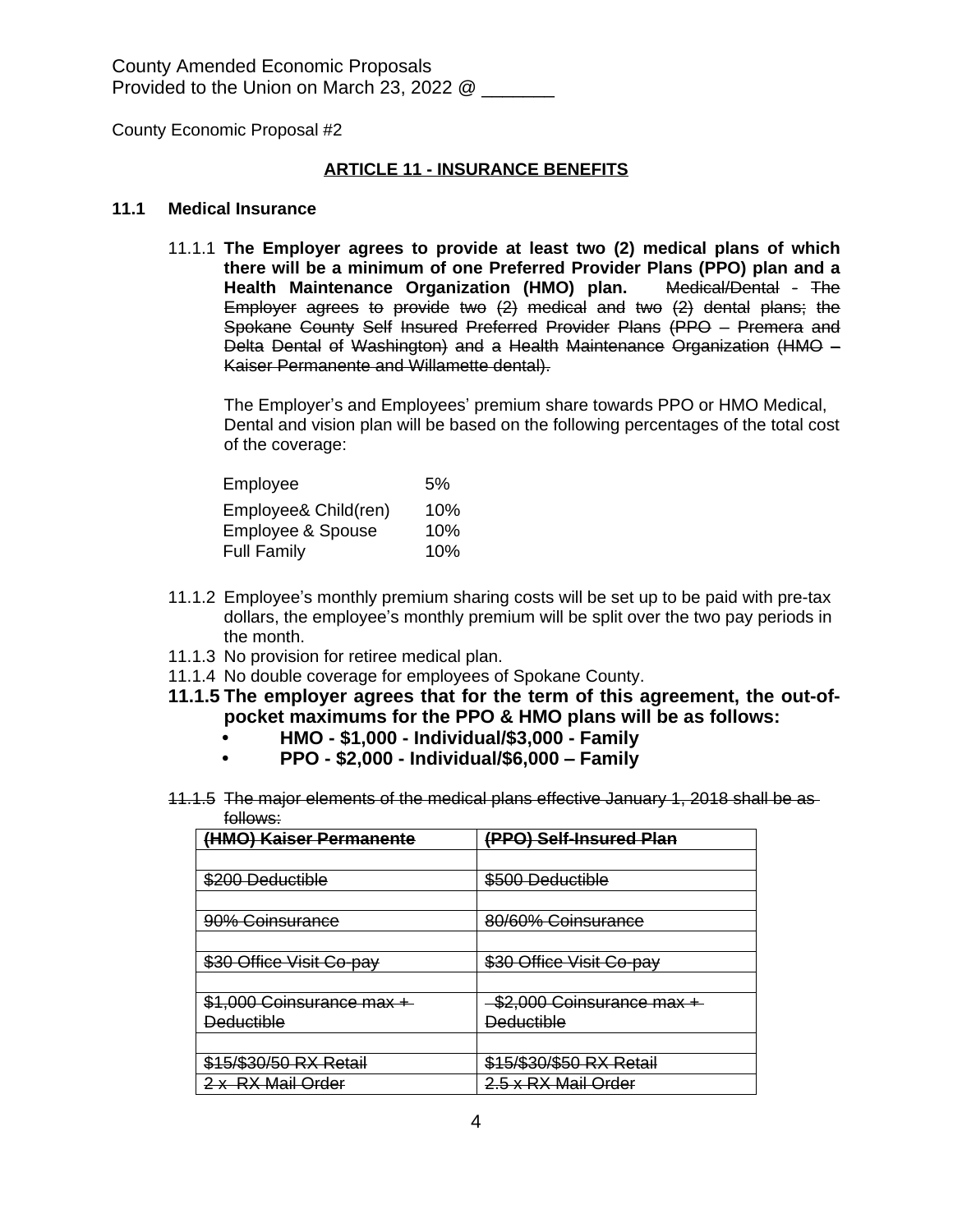| <b>Mandatory Generics</b> | <b>Mandatory Generics</b>    |
|---------------------------|------------------------------|
| \$150 ER Co-pay           | \$150 ER Co-pay              |
|                           |                              |
| \$150 Vision Hardware     | Covered in Full Up to \$300  |
| Every 24 months           | <b>Calendar Year Maximum</b> |

- 11.1.6 In the event that the premium for the plan selected by the employee for the employee and dependents, if any, is less than the Employer's maximum contribution, the difference shall remain in the designated self-insured medical fund.
- 11.1.7 The Employer further agrees that the level of coverage provided by the PPO and the HMO shall not be reduced during the term of this Agreement even in the event the carrier of said coverage is changed.

#### **11.2 Dental Insurance:**

- 11.2.1 **The Employer agrees to provide at least two (2) dental plans of which there will be a minimum of one Preferred Provider Plans (PPO) plan and a Dental Maintenance Organization (HMO) plan.** The Employer agrees to provide two (2) dental plans; the Spokane County Self Insured Preferred Provider Plan (PPO), Delta Dental of Washington and the Dental Maintenance Organization (DMO), Willamette Dental
- 11.2.2 In the event that the premium selected by the employee for the employee and dependents, if any, is less that the Employer's maximum contribution, the difference shall remain in the designated dental fund.
- 11.2.3 The Employer further agrees that the level of coverage provided by Spokane County Dental administered by Delta Dental of Washington shall not be reduced during the term of this agreement even in the event that the carrier of said coverage is changed.

#### **11.3 Eligibility:**

- 11.3.1 For all new employees, medical and dental eligibility will begin the first day of the month following completion of 90 days of employment.
- 11.3.2 Employees separating from service between the 1st and 15th of the month shall retain their coverage through the end of the month. Those Employees separating between the 16th and the end of the month shall retain their coverage through the end of the following month.
- 11.3.3 No double coverage regarding medical and dental benefits for Spokane County employees.
- 11.3.4 Seasonal employees and rehires from layoff who are rehired between the  $1<sup>st</sup>$  and 15<sup>th</sup> of the month, will be provided medical and dental benefit coverage effective on the 1<sup>st</sup> of the month following the date of rehire. If rehired between 16<sup>th</sup> and the end of the month, medical and dental benefit coverage will become effective on the 1<sup>st</sup> of the month following one month of continued employment. If a Seasonal employee is not rehired immediately following the off season (takes a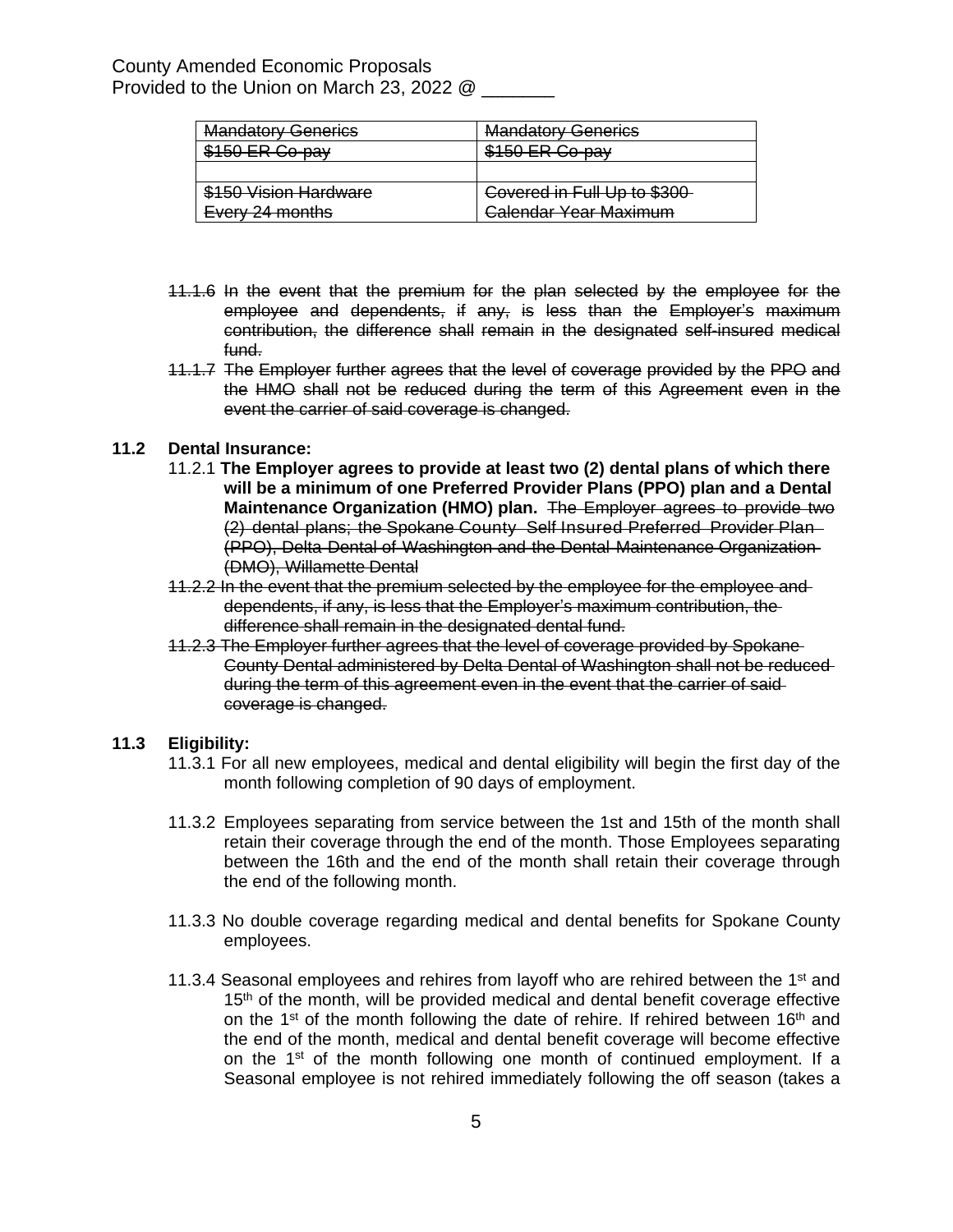working season off) or if rehire from layoff is no longer eligible to be on the layoff list, these rehires must comply with 11.3.1.

11.3.5 Members who divorce their spouse or terminate Domestic Partnership must notify the employer within thirty (30) days of the date of the divorce/termination or may be subject to discipline under the terms of their respective CBAs

#### **11.4 Life Insurance:**

The Employer agrees to provide and pay the full premiums for a \$25,000 Employee Life Insurance Policy effective April 1, 2018. Supplemental life insurance is available at the employee's option and eligibility. The expense of the supplemental insurance is that of the employee.

#### **11.5 Insurance Extension:**

Any employee eligible for sick leave and annual leave benefits, who is unable to resume the duties of his/her employment by the County because of proven illness or injury, shall, for a period of six (6) months after exhaustion of leave and annual leave benefits, continue to be provided the County contribution toward group insurance benefits.

#### **11.6 Unpaid Leave of Absence/Impact on Benefits:**

- 11.6.1 Employees must be in a paid status for more than one-half (1/2) of their scheduled workdays during the month to earn credit for paid leave time, benefits based on length of service, or premiums paid into a group insurance program.
- 11.6.2 Employees on an unpaid leave of absence will be allowed to continue their insurance benefits up to six (6) months by personally paying all premiums in accordance with procedures established by the County Auditor.
- 11.6.3 The provisions of the paragraph above shall not apply to employees on an unpaid leave of absence due to a compensable industrial accident.
- **11.7 Affordable Care Act Taxes**: The Parties agree to avoid health care benefits from being taxed (Cadillac Tax), assessed a fee or penalized by any State or Federal mandate regarding health care plans. The Parties agree that if the health care plans are projected, by a third party consultant (insurance brokers), to be subjected to the Cadillac Tax, the County has the option of unilaterally eliminating the Flexible Spending Account (FSA) or unbundling Vision from the health care plans as measures to avoid the Cadillac Tax, fees or penalties.

If the Parties health care plans are projected, by a third-party consultant (insurance brokers), to be subjected to the Cadillac Tax, fees or penalties and plan design changes are necessary to avoid the Cadillac Tax, fees or penalties, Article 11.1 Medical/Dental will automatically open for negotiations.

A Health Care Committee (one member from each local) will negotiate changes to the health care plans to avoid any assessment (tax, fee or penalty) between June - August of the year prior to the assessment being imposed.

#### **11.8 Paid Family & Medical Leave: Employees covered under this agreement will pay the appropriate portion of the premium for coverage under this leave act. The**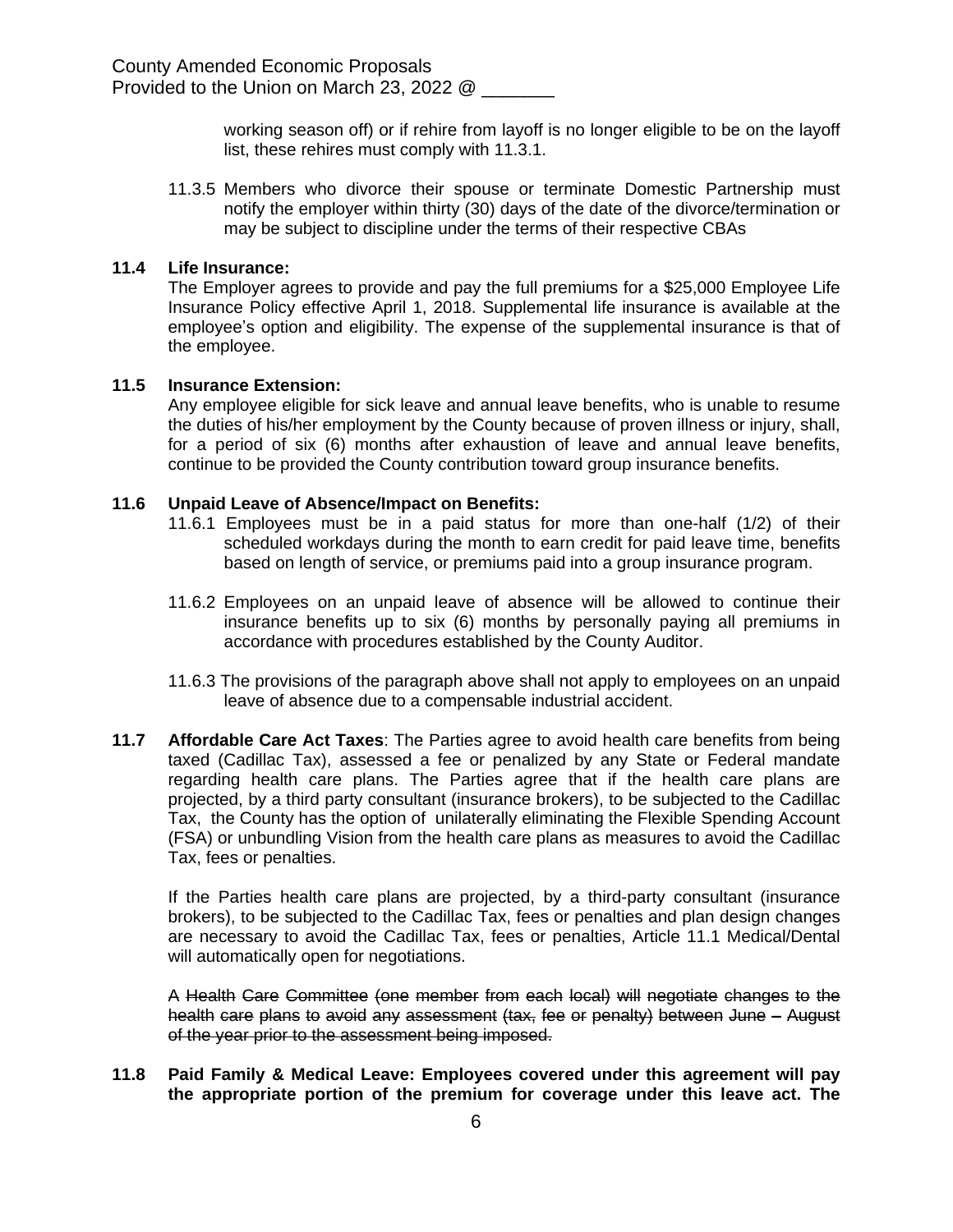**premium is 0.6% of gross monthly wages with approximately 73% paid by the employee and 27% paid by the employer** (**this rate is determined and subject to change by the State**)**.**

**11.9 WA CARES Fund – Long Term Care (LTC) Coverage: Beginning July 1, 2023, Spokane County is required to deduct a new employee paid premium of \$0.58 per \$100 of earnings (this rate is determined and subject to change by the State) to fund the Long Term Securities and Support Trust act through the WA CARES fund. Employees were offered an opt-out of the program by providing verification of an approved long-term care policy and/or they meet one of the program exemptions. Employees must provide their exemption letter to the Human Resources department to be excluded from paying this premium. New employees/bargaining unit members are required to provide an exemption letter to Human Resources to opt out of this LTC program.**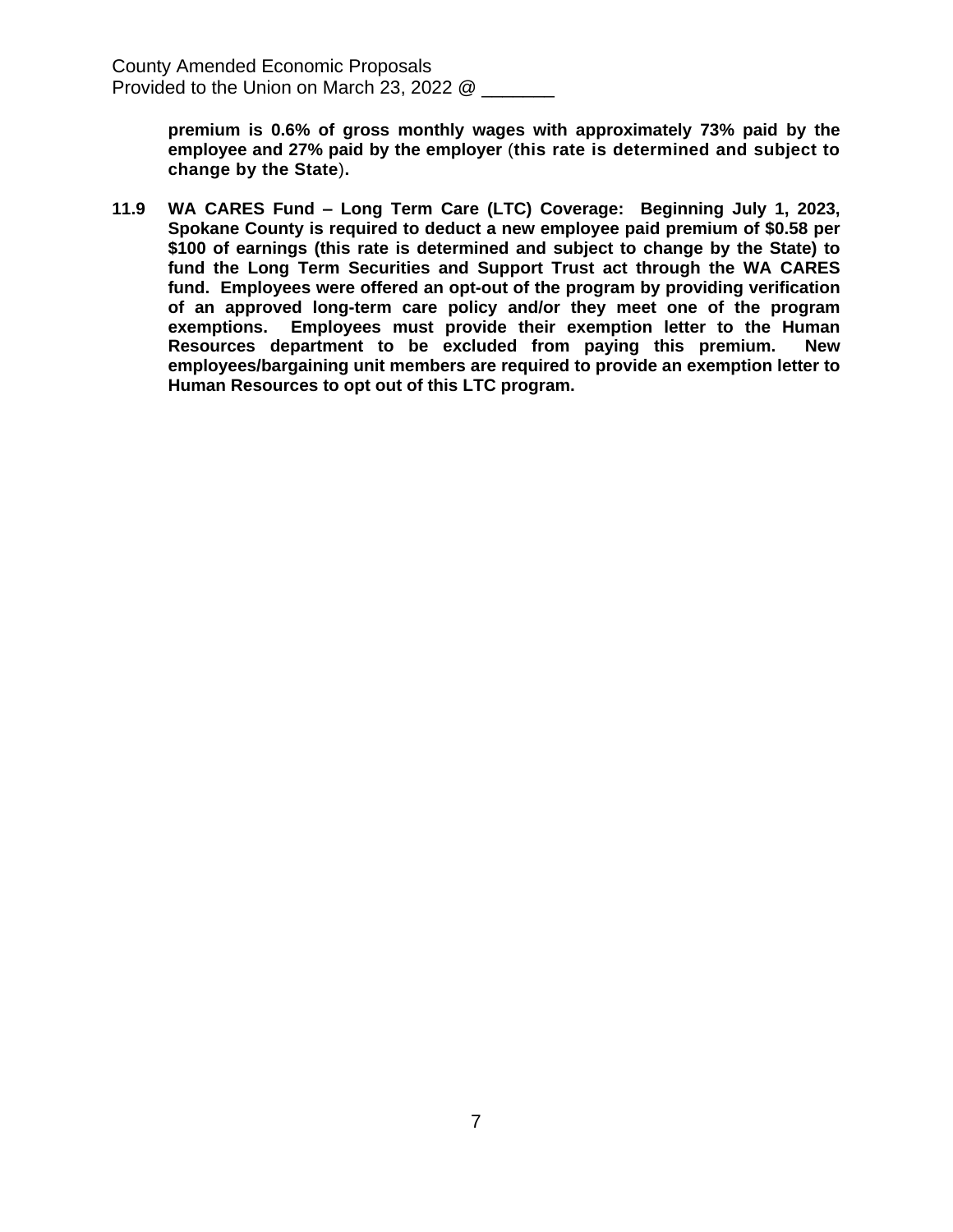County Economic Proposal #3

#### **ARTICLE 15 – WAGES**

#### **15.1 Compensation:**

- 15.1.1 Employees will be paid in accordance with the applicable wage appendices attached to this Master Agreement as Appendixes 1-4.
- **Effective the first full pay period following ratification and the Board of County Commissioners approving the agreement, all employees will be placed on the new wage scale for their classification at the step closest to their current base hourly rate, without taking a pay decrease. In addition, all scales will increase by one (1.00%) percent on the same date.**
- **Effective either January 1, 2023 or the first full pay period following January 1, 2023 (if normal pay has been implemented), the wage scales will be increased by 1.00%.**
- **Effective either January 1, 2024 or the first full pay period following January 1, 2024 (if normal pay has been implemented), the wage scales will be increased by 1.00%.**
- 2% COLA will be effective January1, 2018
- 2% COLA will be effective January 1, 2019
- 2% COLA will be effective January 1, 2020
- **15.2 New Position:** When any position not listed on the Wage Schedule is established, which the parties have mutually agreed will be covered by the Collective Bargaining Agreement, or the PERC has determined is a bargaining unit position, the County may designate a job classification and pay rate for the position, and will notify the Union in writing of the newly created position. Upon notification the Union shall have thirty (30) days to negotiate a change in classification and/or rate. In the event the Union still does not agree that the classification and/or rate is proper, the Union shall have the right to submit the issue as a grievance at Step 3 of the Grievance Procedure.

#### **15.3 Classification and Reclassification:** See Appendix #6.

**15.4 Pay Period:** The salaries and wages of employees shall be paid semi-monthly.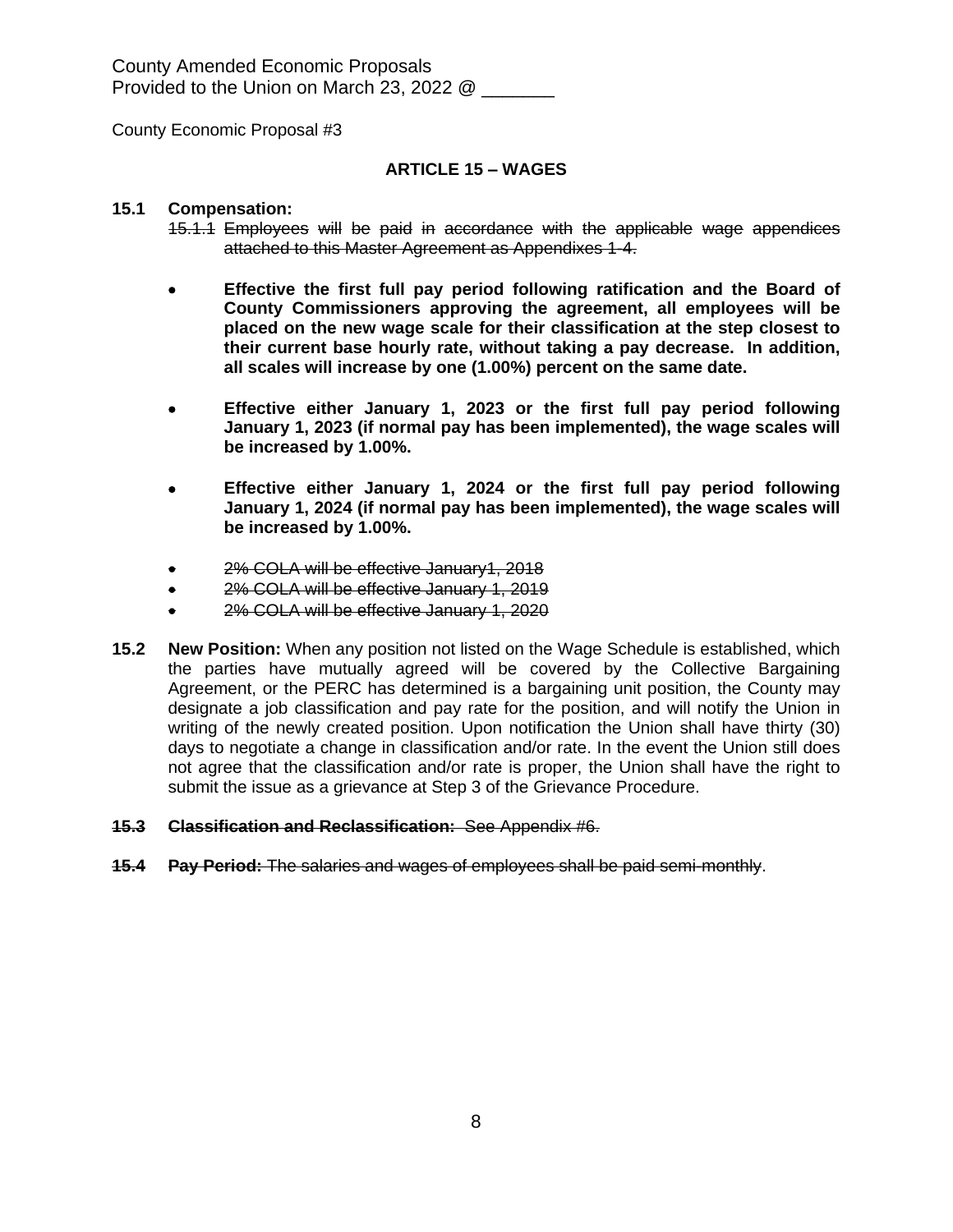County Economic Proposal #4

# **ARTICLE 15 – SHIFT DIFFERENTIAL**

#### **15.5 Shift Differential:** See Supplemental Agreements

**In addition to the established wage rates, the employer shall pay an hourly premium for all hours worked as follows:**

- **A. Afternoon Shift (2:00P – 10:00P) \$0.50/hr**
- **B. Night Shift (10:00P – 6:00A) \$0.60/hr**

**If an employee's regularly scheduled shift crosses over, the employee will be paid the differential for the shift where a majority of their hours fall.**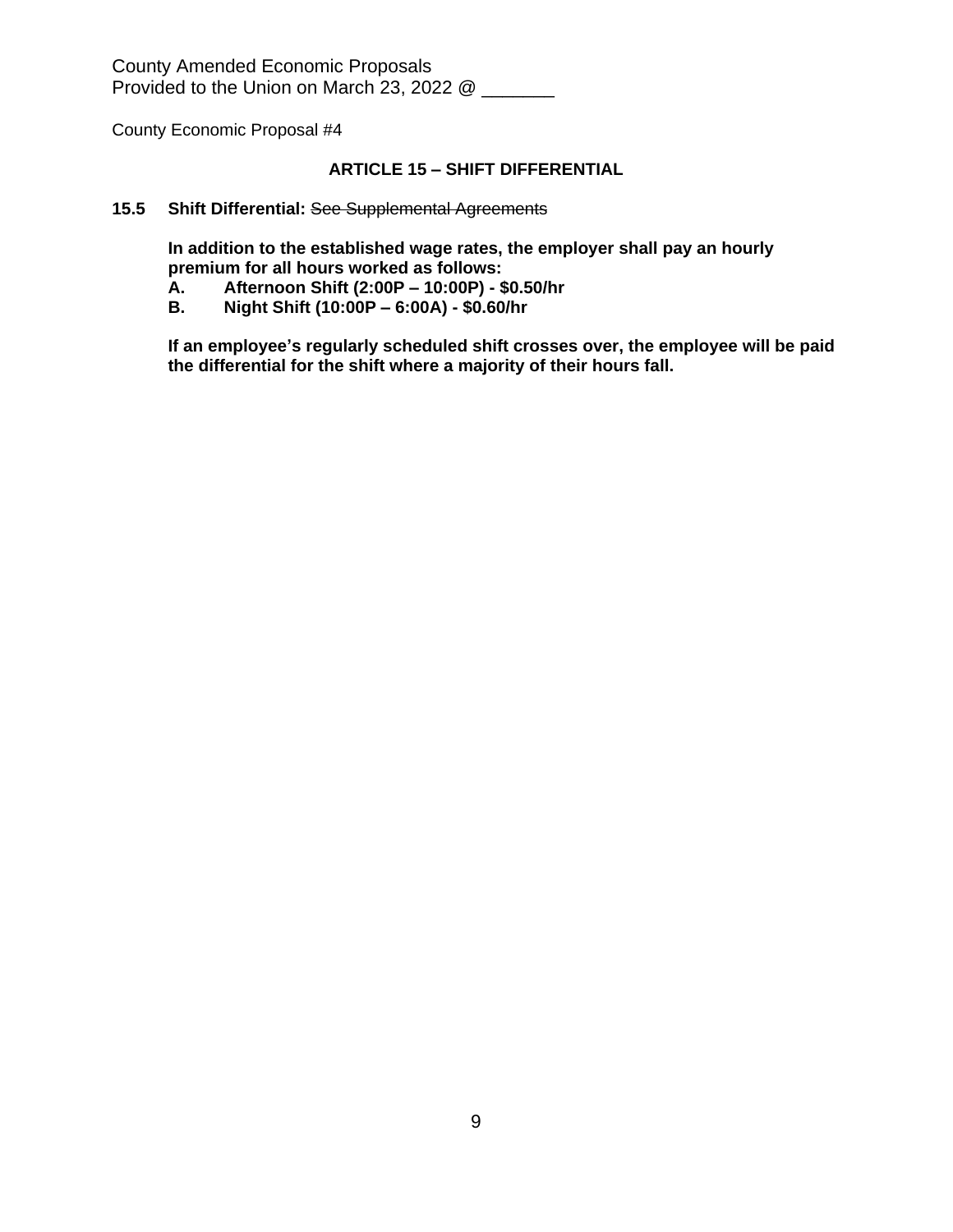## **ARTICLE 15 – REPORTING TIME & CALL BACK PAY**

#### **15.6 Reporting Time and Call Back Pay:**

15.6.1 Any employee who is scheduled for work on their regular scheduled shift who reports for work but where work is not available or made available for them, may, with the Employer's approval, be excused from duty. **The employee will have the option to go unpaid for the day or to use accrued time to cover the shift.** and paid at their regular rate of pay for their regular scheduled shift.

15.6.2 Local #1135, see supplemental.

#### **NEW Call Back Pay**

Any employee called to work outside their regular shift shall be paid a minimum of four (4) hours **one (1) two (2) hour** straight time or the rate of time and one-half (1½) their regular rate for all hours worked, whichever is greater. Actual time worked will include credit for time spent from the time he/she leaves their regularly assigned work location until he/she returns to it.

**Scheduled meetings and training on off hours or days off are not considered Call back but will be paid at the overtime rate when applicable.**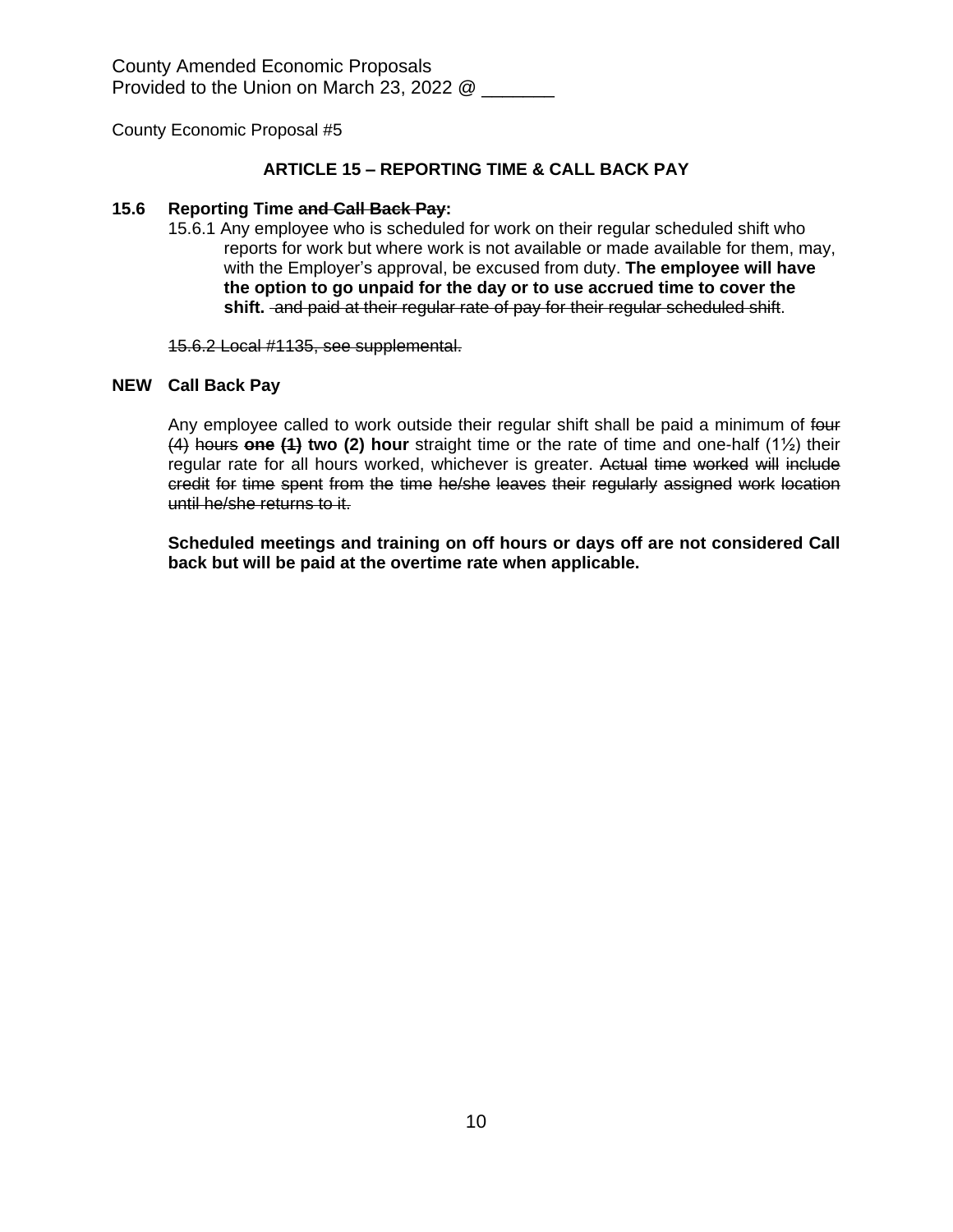County Economic Proposal #6

#### **ARTICLE 15 – OVERTIME**

#### **15.7 Overtime:**

**All employees who meet FLSA standards** *and* **the State of Washington required salary threshold will be defined as overtime exempt and will not be eligible to earn overtime. All other employees who do not meet either of these definitions, will be eligible to earn overtime as outlined below:**

- 15.7.1 All overtime worked must be authorized and approved.
- 15.7.2 Time and one-half  $(1/2)$  the employee's regular rate of pay shall be paid for work under any of the following conditions but compensation shall not be paid twice for the same hours.
- 15.7.3 All worked performed in excess of seven and one-half (7½) or eight (8) hours in any work day;
- 15.7.4 All worked performed in excess of thirty-seven and one-half (37½) or forty (40) hours in any work week**; Juvenile Correction Officers please refer to the Local 492-J Supplemental Agreement for Overtime Eligibility.**
- 15.7.5 All work performed on any of the paid holidays set forth in Article #8, Section 8.1.
- 15.7.6 All worked performed before or after any scheduled work shifts at the request of the Employers.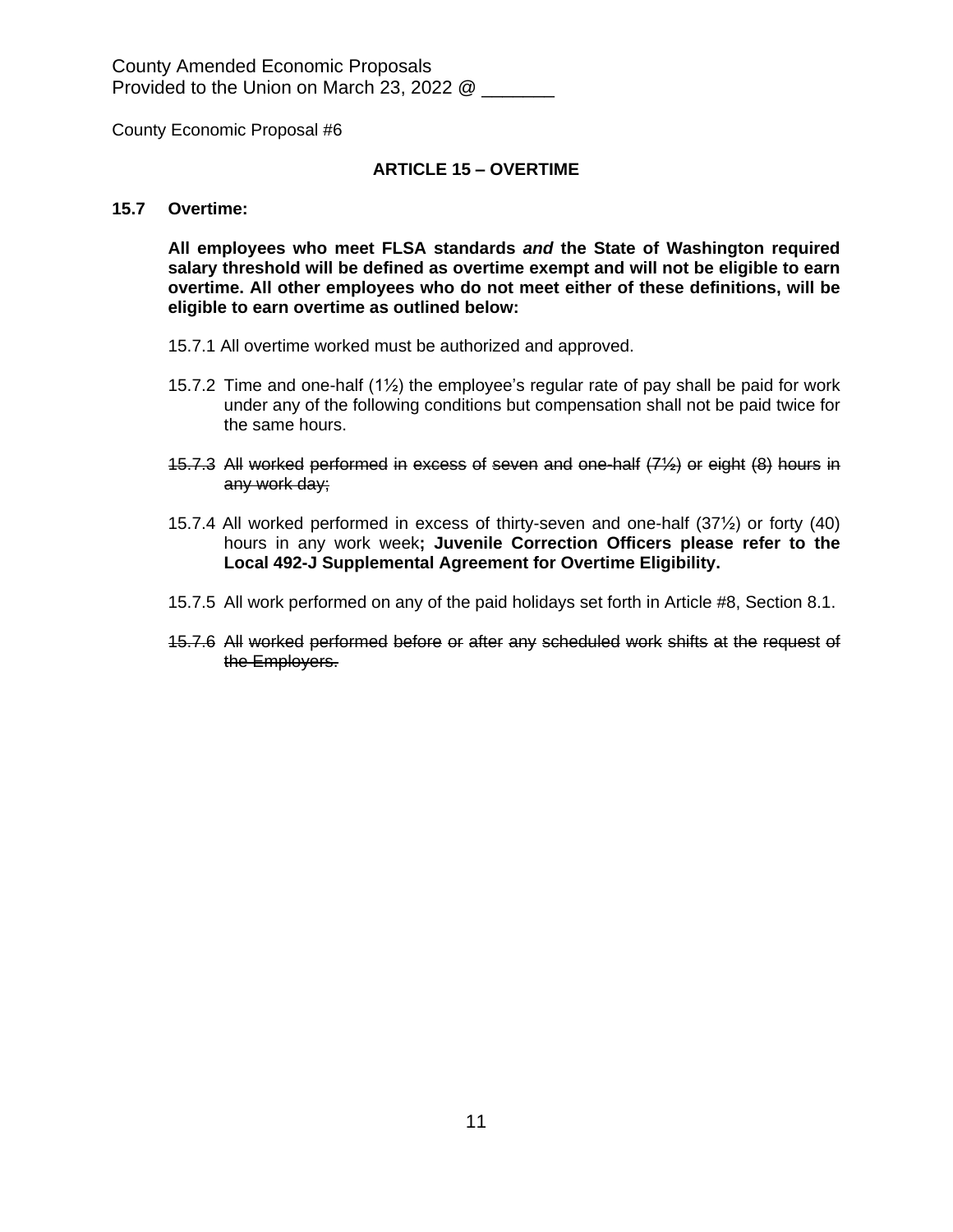County Economic Proposal #7

#### **ARTICLE 15 – COMP TIME**

#### **15.8 Comp Time:**

- **15.8.1 Upon mutual agreement between the employee & the employee's Elected Official/Department Head or designee, overtime work may be compensated by compensatory time off at time and one half (1 and ½). Compensatory time off shall be used within twelve (12) months of the time it was earned. If compensatory time off has not been taken with twelve (12) months, it shall be paid at the employee's current hourly rate of pay.**
- **15.8.2 Once an employee has accrued at least 7.5 hours fifteen (15) minutes of compensatory time, they may use their accrued compensatory time at a time(s) that are mutually agreeable between the employer and the employee. Comp time must be used in at least fifteen (15) minute increments Failure on the part of the employer and the employee to agree on when the compensatory time may be taken shall not be grievable.**
- **15.8.3 No employee shall have more than eighty (80) hours of accrued compensatory time at any given time. Once an employee has eighty (80) hours of compensatory time accrued, they will no longer be able to accrue any additional compensatory time until they have less than eighty (80) hours of accrued time.**
- **15.8.4 All accrued compensatory time shall be paid out at the employee's hourly rate of pay at the time of separation.**
- 15.8.1 See supplementals.
- 15.8.2 The department shall post cumulative comp time earned monthly.
- 15.8.3 The above provisions shall apply unless addressed in individual supplements.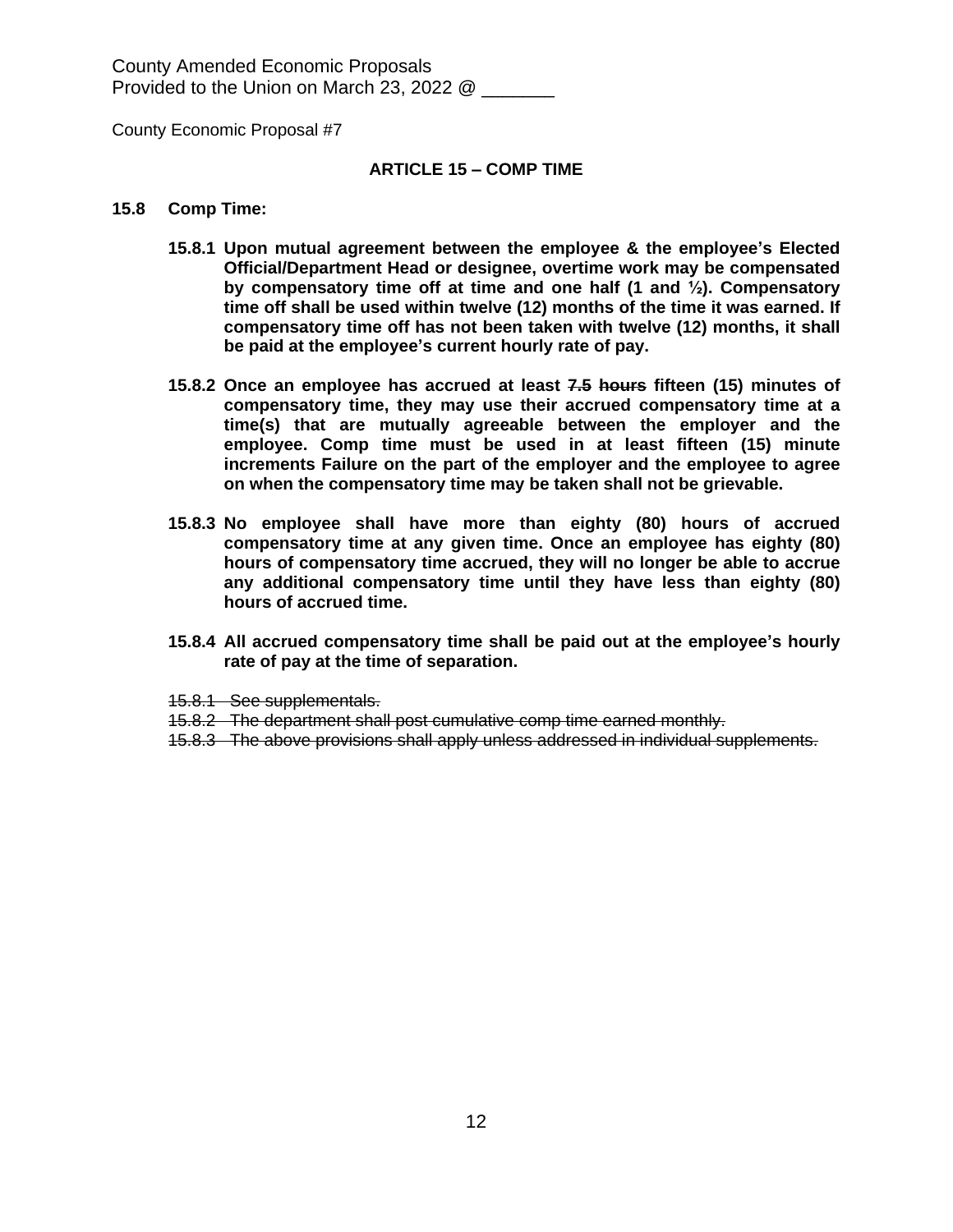#### **ARTICLE 15 – LONGEVITY**

**15.9 Longevity:** Supplemental Agreements will be superseded by this section with the understanding that the service enhancement pay contained in the Appendix A of the 2010-2012 492 RFC Supplemental Agreement (Detention Cooks have been accreted into 1553) will be in addition to the below longevity increases.

A monthly longevity bonus will be paid an employee, in addition to employees regular rate of pay, if the employee has continuous service from the time of appointment to regular full time employment. Payments will be calculated as follows:

| <b>Continuous Service</b> | <b>Monthly Amount</b> |
|---------------------------|-----------------------|
| Over 7 years              | \$40.00               |
| Over 10 years             | \$75.00               |
| Over 15 years             | \$100.00              |
| Over 20 years             | \$150.00              |
| Over 25 years             | \$200.00              |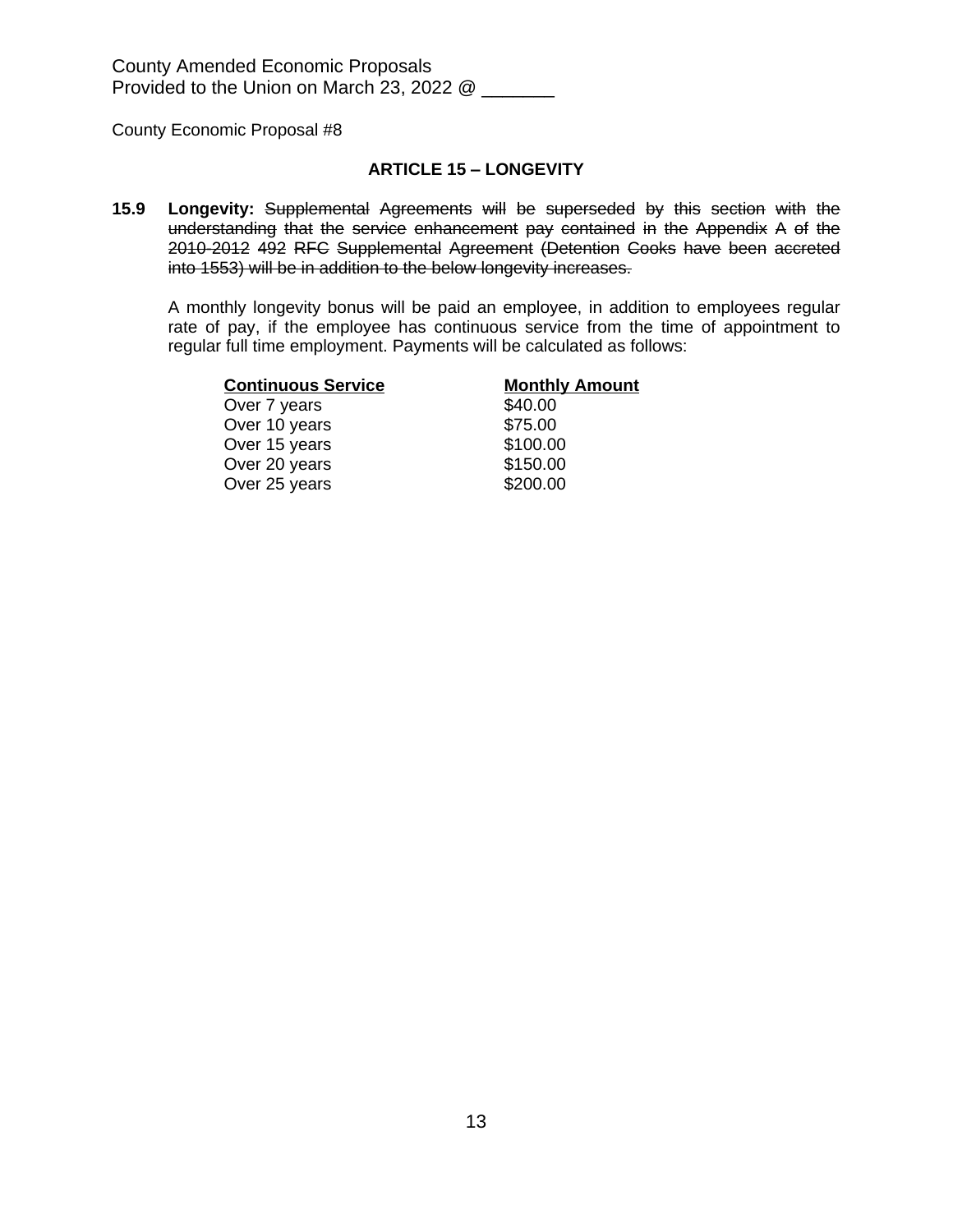#### **ARTICLE 15 – OUT OF CLASS PAY**

#### **15.10 Out of Class Pay:** See Supplemental Agreements.

**When an employee performs work at the written request of the Elected Official/Department Head or designee for two (2) hours or more in a work day, in a classification above that in which the employee is normally classified, the employee shall be paid for such work at the rate assigned of the higher classified position at the Step that results in a minimum of a 5% increase in pay, but does not exceed the maximum pay rate of the classification.**

**Out of class pay will not be authorized in any case if there is no position in the department/division for which the out of class pay is being requested.**

**The employee must meet the minimum requirements of the higher classification in order to be assigned the out of class and essential functions of the higher job classification and be paid the out of class pay if the temporary work is out of class.**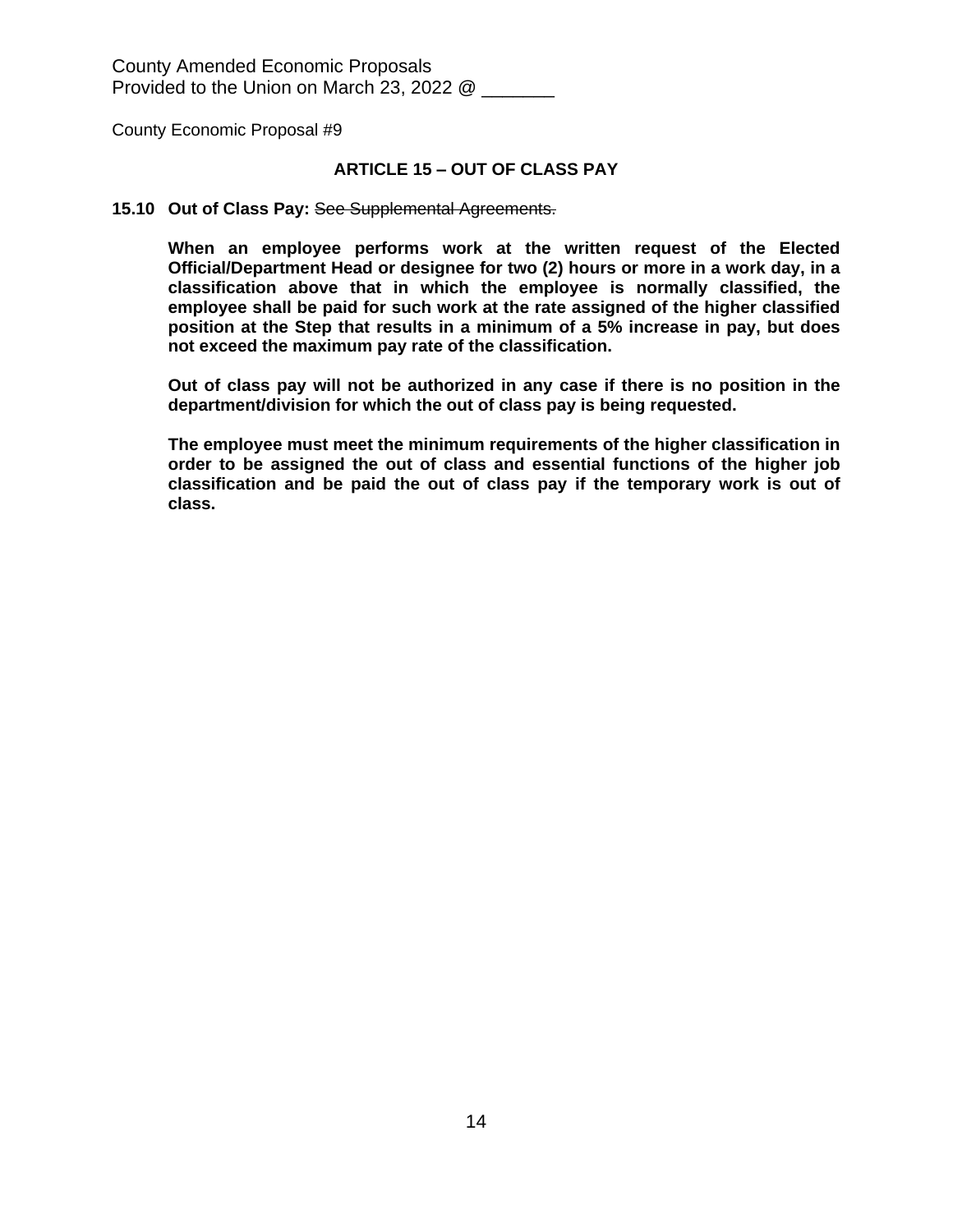#### **ARTICLE 15 – STEP INCREASE PROCESS & METHODS OF PAYMENT**

#### **15.11 Step Increase Process:**

**All newly hired or recently promoted employees will be eligible for a one-step, step that will become effective on the first, full pay period following six (6) months in their position. This date will become their annual step increase date. Thereafter, employees will receive a two-step, step increase effective on the first, full pay period following their annual step increase date.**

(this section will supersede Appendix 6 and supplemental agreements) Conversion of 13 **Step Pay Plan** 

- 15.11.1 Maintain status quo during 2018: step increases for both new hires and regular employees will be at 2.56%
- 15.11.2 Beginning in 2019:

13 step range will remain in place

**New hires:** first step increase after hire (at 975 hours/6 months) will always be a 2.56%; subsequent step increases will be at 5.12%

**Regular employees:** scheduled step increases will be at 5.12%

This method minimizes the potential of "leap frogging" pay rates

No employee shall suffer a loss or reduction in base pay

This results in advancing through the step system in half the current time. For newly hired employees hired at step 1, top step would be reached in 6.5 years' vs 12.5 years.

This pay step system will apply only to employees currently on the 13-step system.

# **15.12 Methods of Salary and Wage Payment**

Two methods of payment of salary and wages will be offered. All employees hired after January 1, 2018 will be paid by Direct Deposit

- 1) Direct Deposit
	- The standard, default method of payment for salary and wages is by electronic transfer to the employee's designated financial institution. Except as provided in Section 2) below, the newly hired employee will submit the "Authorization for Automatic Payroll Deposits" form in time for the preparation of their second pay period.
	- The employee is responsible for informing the county of any changes in their designated financial institution.
	- Pay advices will be available to all employees in accordance with federal and State employment law and regulations.
- 2) Physical Checks
	- A check (warrant) will be printed and delivered (or mailed) to the employee only in the following situations:
		- The first paycheck of a new hire for a permanent position;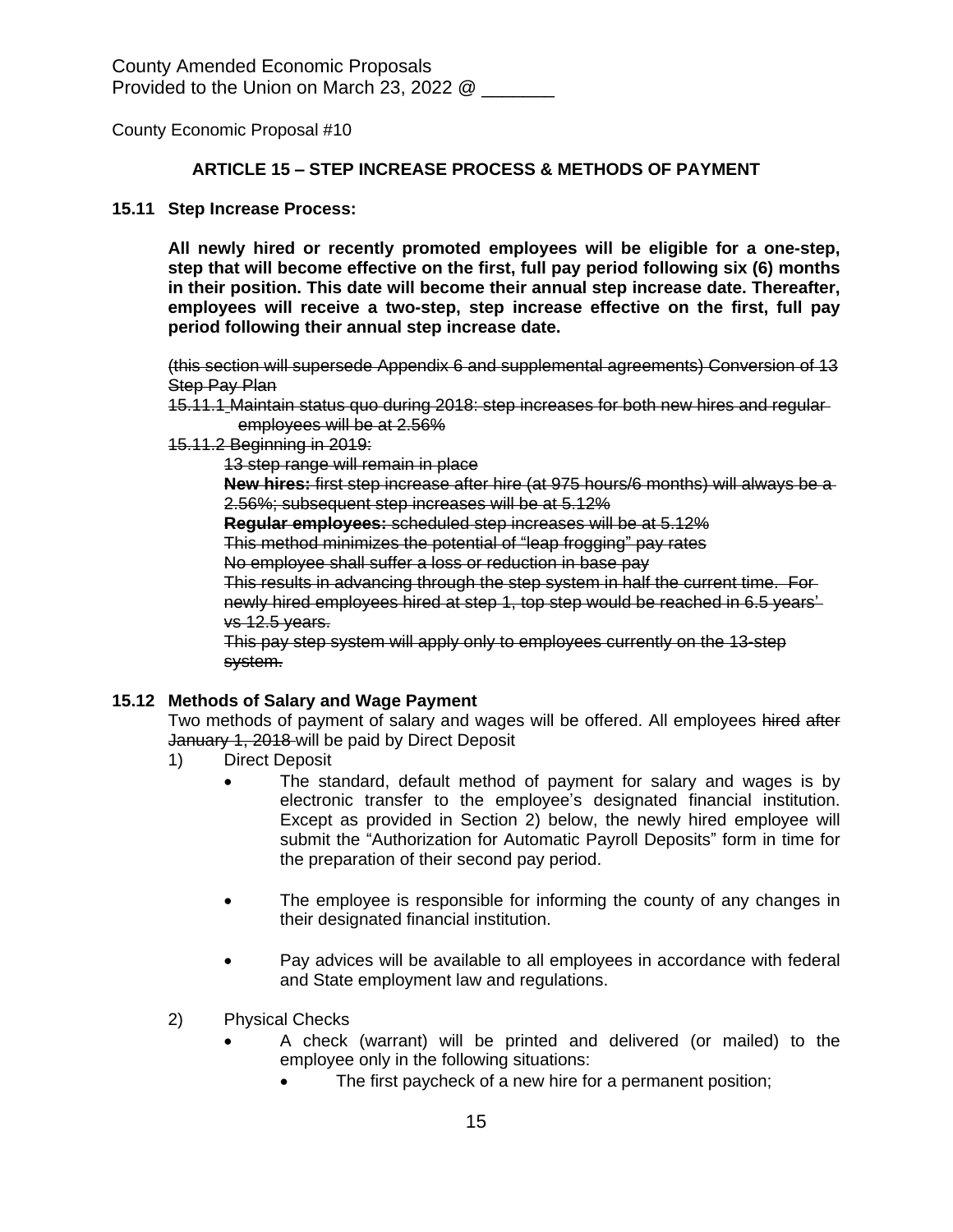- The last paycheck coinciding with or following separation from employment;
- A paycheck produced solely to correct an error; or
- A paycheck mailed to the employee only if the employee does not maintain an account at a financial institution. The employee must designate a mailing address and sign an acknowledgement that the check will be mailed using USPS on payday. The employee is responsible for informing the county of any changes in their mailing address.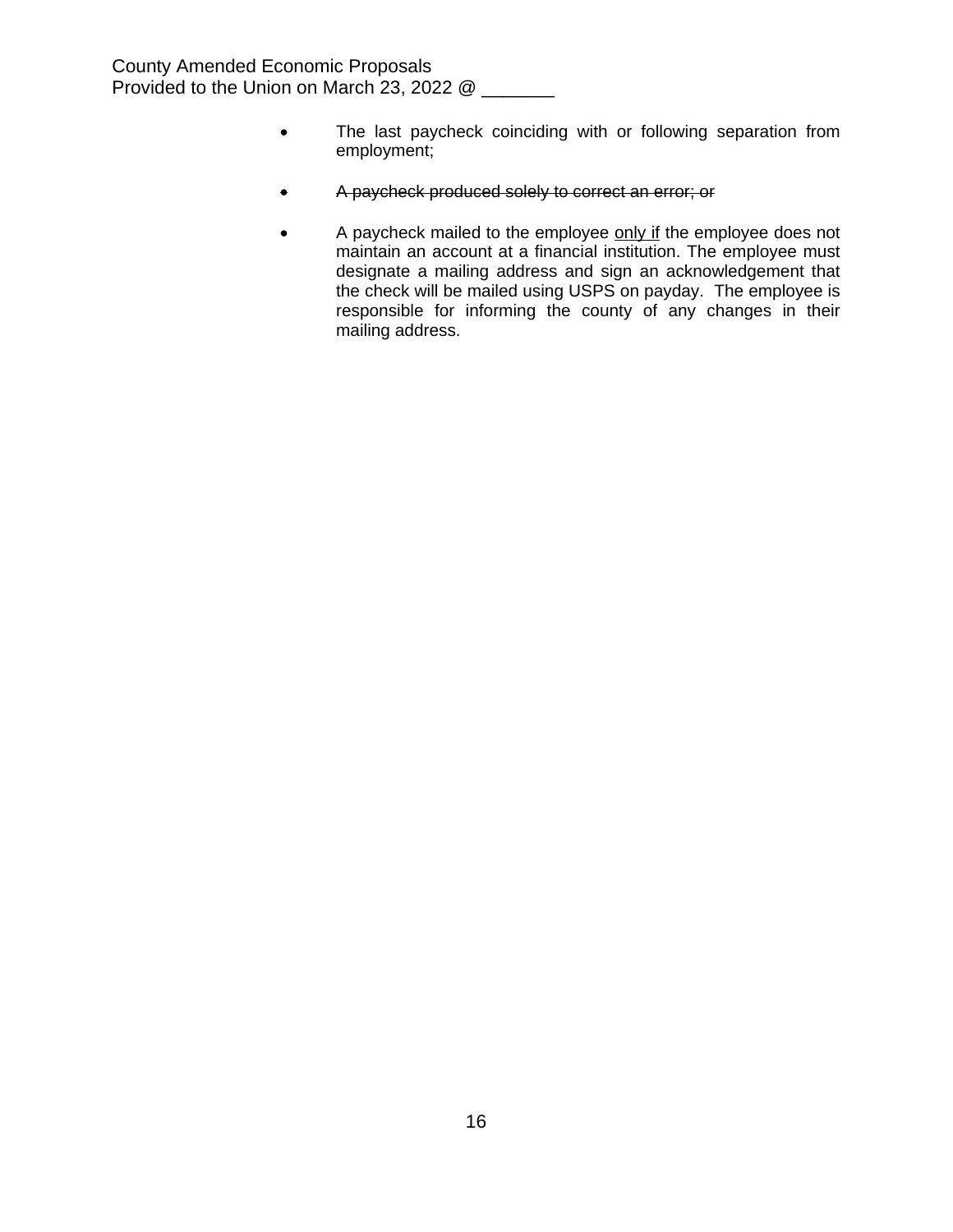County Economic Proposal #11

# **ARTICLE 15 – ADVANCE STEP PLACEMENT**

#### **NEW Advance Step Placement**

**The County may place all new employees and any current employee at the time of a promotion to a step that corresponds to their prior experience and/or level of education in accordance with the County's policy regarding advance step placement. The County's decision to offer an advance step is non-grievable.**